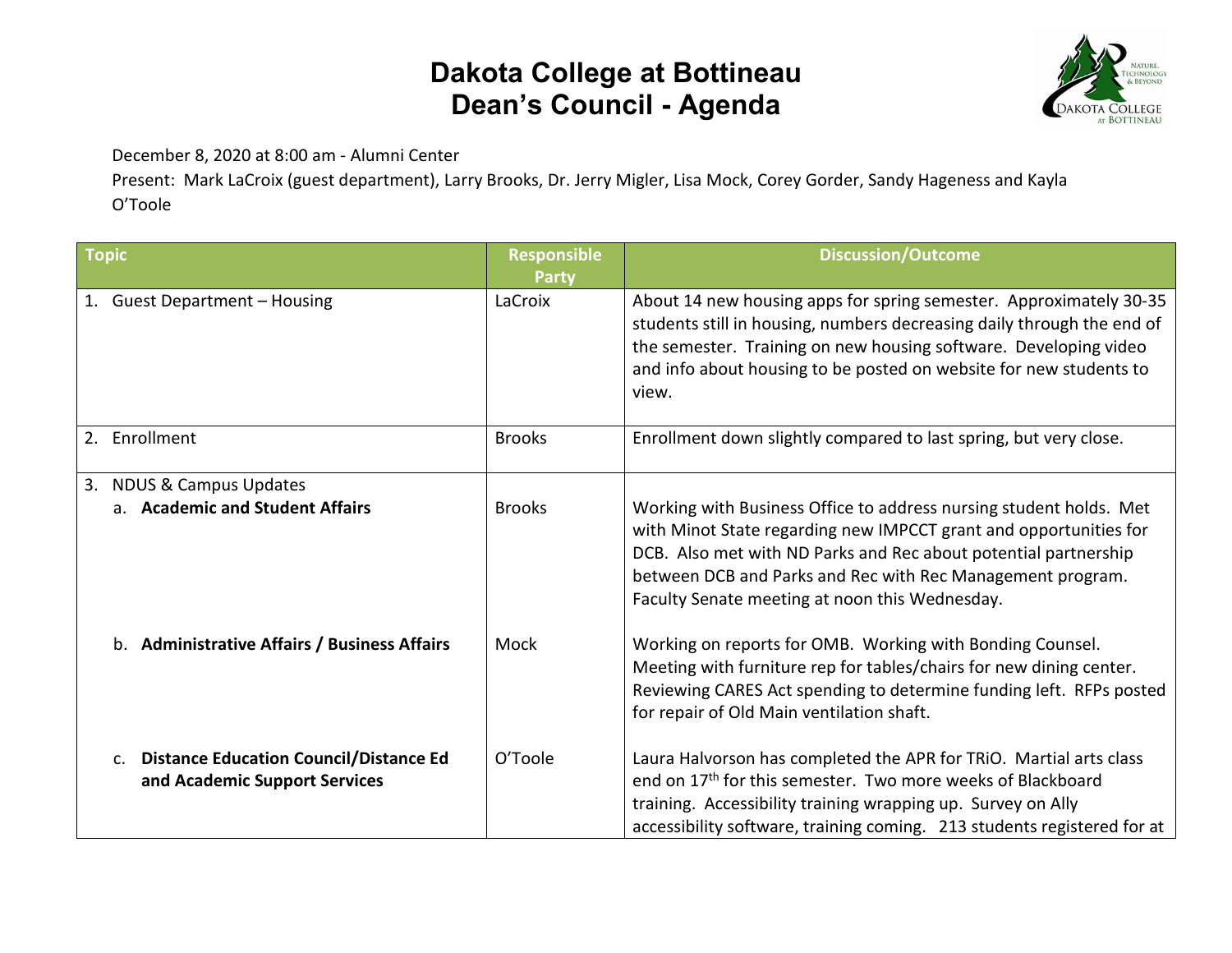## **Dakota College at Bottineau Dean's Council - Agenda**



| d. Public Affairs Council                  | Hageness      | least one online class for spring. Anticipate about 400 dual credit<br>students spring semester. Working on NACEP advisory board<br>membership. Developing evidence site for NACEP accreditation on<br>Blackboard and also a dual credit handbook. Updating Faculty<br>Qualifications form.<br>Not available to report.                                                                                                                                                                                                                                                                                                                                                                                                                                                                                                                                  |
|--------------------------------------------|---------------|----------------------------------------------------------------------------------------------------------------------------------------------------------------------------------------------------------------------------------------------------------------------------------------------------------------------------------------------------------------------------------------------------------------------------------------------------------------------------------------------------------------------------------------------------------------------------------------------------------------------------------------------------------------------------------------------------------------------------------------------------------------------------------------------------------------------------------------------------------|
| e. Athletics                               | Gorder        | Corey reported the men's basketball head coach position has been<br>posted and thirty applications received to date. He has a meeting with<br>MON-DAK ADs to review the spring schedule. Men's hockey finished<br>the fall semester play on Monday. Susan is available to provided<br>COVID testing for campus as requested by individuals.                                                                                                                                                                                                                                                                                                                                                                                                                                                                                                              |
| f. Chancellor's Cabinet / Dean's Update    | Migler        | There are heating issues in the older part of Thatcher and a heat<br>exchanger needs to be replaced in the new part of Thatcher.<br>Statewide COVID discussion on what testing will look like after the<br>first of the year is being held at the State level. The cost is quite high<br>and most likely not affordable if the state doesn't continue to support<br>the costs. They are looking at the Binax testing which is much more<br>affordable and provides quick results, but is not as accurate as the<br>PCR. RFP for cold air ventilation shaft. Cares Act funds will help with<br>updating the HVAC system in Molberg.<br>The dining center construction is moving forward. Will need to<br>request a bid for design build for the restrooms in the Student Center.<br>Existing capital projects funds will be used to update the restrooms. |
| 4. Other<br>a. Faculty Overload Pay & form | <b>Brooks</b> | <b>Click here for attachment</b>                                                                                                                                                                                                                                                                                                                                                                                                                                                                                                                                                                                                                                                                                                                                                                                                                         |